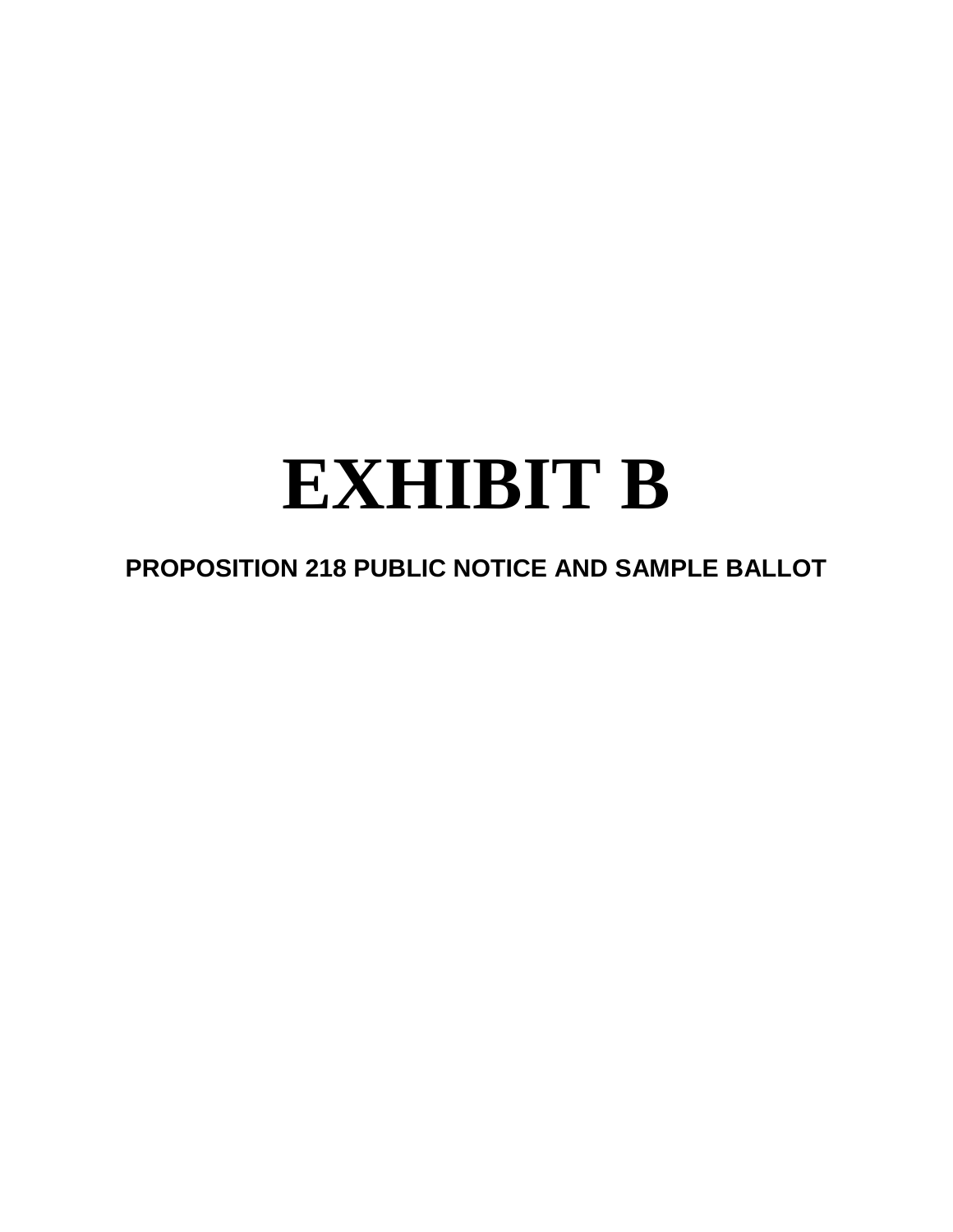

# Proposition 218 Notice of Public Hearing On Proposed Rate Increases For Water and Sewer

# **Public Hearing: November 6, 2019 Meeting starts at 6:30 p.m. or as soon thereafter as practicable, at Santa Paula City Hall, 970 E. Ventura Street, Santa Paula, CA 93060**

Santa Paula residents are encouraged to attend the public hearing for an opportunity to learn the details and comment on the proposed rate changes. Prior to recommending rate increases, city staff evaluates the cost to operate the water and sewer systems.

# **What do water and sewer rates fund?**

The City provides water and sewer services to about 7,600 customers (residential and commercial). The water and sewer utilities must be financially self-sufficient. Monthly service fees paid by users of each system are the primary sources of revenue to fund those operations. All revenue generated from your utility bills is used to fund operation, maintenance and replacement costs related to providing water and sewer service to properties within the Santa Paula utility Service Area.

# **Why are increased rates for water and sewer service fees necessary?**

The City is committed to providing effective and efficient water and sewer service and maintaining operational and fiscal security for its utility systems, while keeping costs as low as possible to its customers. To that end, the City retained an independent rate consultant to prepare a cost of service analysis and rate study, to determine whether current rates for water and sewer service fees are sufficient to meet the City's cost of providing water and sewer service in the years to come. A copy of the cost of service analysis and rate study is available for inspection at the office of the City Clerk, as well as on the City's website at http://ci.santapaula.ca.us/WaterSewerStudy.htm.

Based on the results of the study, rate increases for water and sewer service fees are necessary. Water service fee increases are necessary to meet revenue requirements, taking into account debt service coverage and inflation, as well as addressing projected annual deficits, funding vital capital improvement costs, and building and maintaining adequate reserve funds to ensure fiscal security for the City's water enterprise. The sewer service fee increases are necessary to meet the sewer system's net revenue requirements, including debt service and ratefunded capital costs, to keep pace with inflation, to fund capital improvement costs, and to build and maintain adequate reserve funds to ensure fiscal security for the sewer enterprise. Overall, increases are necessary to rehabilitate, upgrade and replace existing water and sewer distribution and treatment facilities and cover all related administrative and incidental costs. The following table sets forth critical capital improvement projects to be funded with increased rates.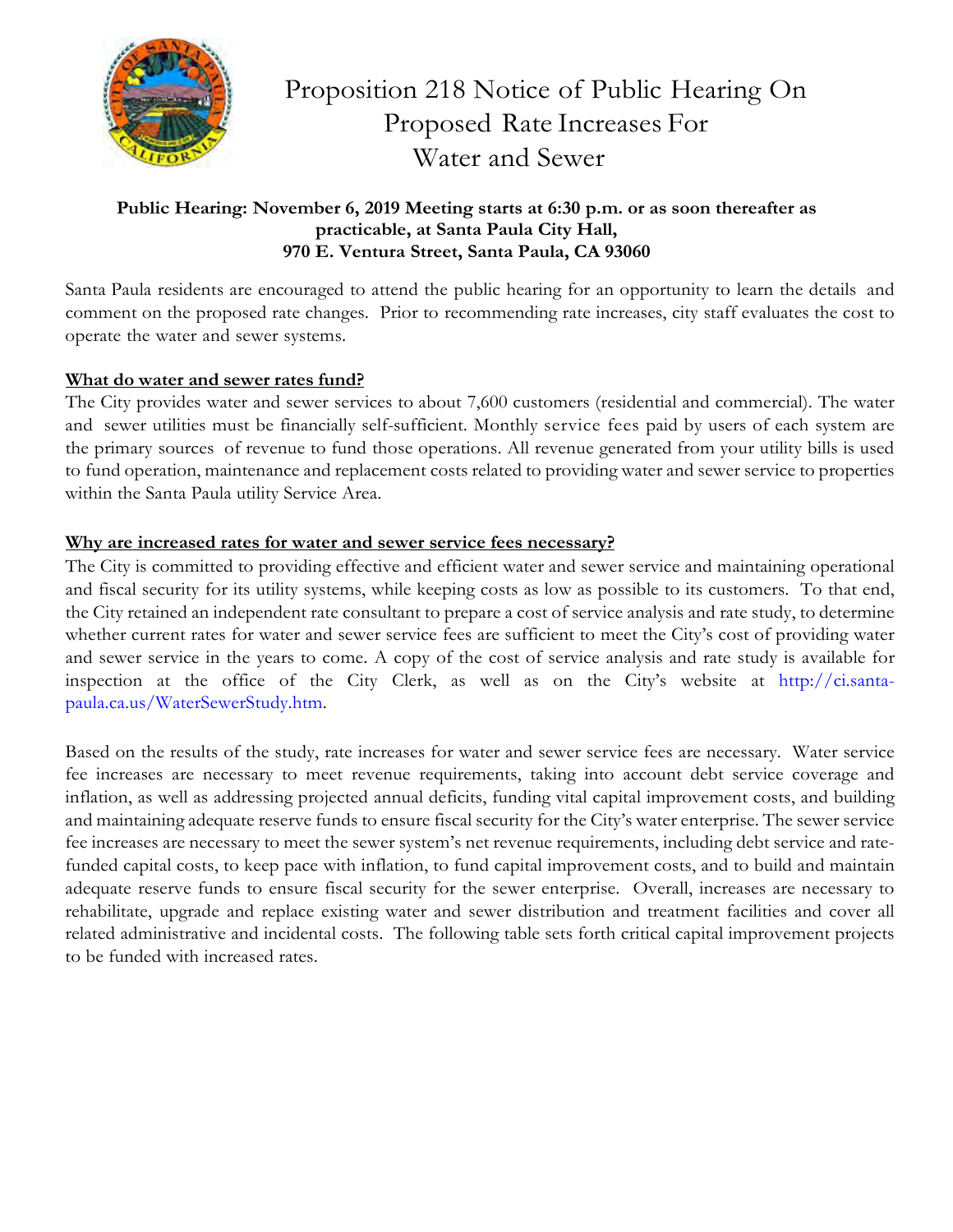| The water system's critical projects include:<br>Annual rehabilitation and replacement of main<br>water lines<br>Annual water meter replacement<br>Canyon booster pump station<br>Cross town water pipeline<br>Well rehabilitation<br>Mesa tank replacement<br>Monitoring system from land line to radio<br>conversion<br>GIS/GPS management system<br>Harvard Blvd water main replacement<br>Emergency backup generators<br>Well-12 rehabilitation<br>Production water meter replacement | The wastewater system's critical projects<br>include:<br>Manhole rehabilitation and replacement<br>Inflow and infiltration reduction<br>Sewer pipeline rehabilitation<br>Harvard Blvd sewer pipeline replacement<br>$\bullet$<br>Water recycling facility<br>o Floodwall<br>o Pipe modifications and pond liner<br>o Monitoring system software licensing<br>Facility landscape modifications<br>o Digesters blower air supply<br>o Concrete tank cleaning and inspection<br>o Membrane replacement<br>o Monitoring system and system hardware<br>upgrades<br>o Chemical systems replacement<br>o Percolation pond rehabilitation<br>o Polymer system spill containment<br>o Screw press compressor replacement<br>o Ordor control system<br>Recycled water distribution system |
|-------------------------------------------------------------------------------------------------------------------------------------------------------------------------------------------------------------------------------------------------------------------------------------------------------------------------------------------------------------------------------------------------------------------------------------------------------------------------------------------|---------------------------------------------------------------------------------------------------------------------------------------------------------------------------------------------------------------------------------------------------------------------------------------------------------------------------------------------------------------------------------------------------------------------------------------------------------------------------------------------------------------------------------------------------------------------------------------------------------------------------------------------------------------------------------------------------------------------------------------------------------------------------------|
|-------------------------------------------------------------------------------------------------------------------------------------------------------------------------------------------------------------------------------------------------------------------------------------------------------------------------------------------------------------------------------------------------------------------------------------------------------------------------------------------|---------------------------------------------------------------------------------------------------------------------------------------------------------------------------------------------------------------------------------------------------------------------------------------------------------------------------------------------------------------------------------------------------------------------------------------------------------------------------------------------------------------------------------------------------------------------------------------------------------------------------------------------------------------------------------------------------------------------------------------------------------------------------------|

# **How are the proposed water and sewer service fees calculated?**

The water service fees consist of two components: a monthly fixed service charge, and a volumetric charge. The monthly fixed service charge is determined based on the size of the meter serving the property, and the rates are divided into two customer classes: general (including residential, commercial, and industrial), and irrigation. Customer classes are established based on shared usage characteristics and patterns, in order to allocate the costs of providing water service equitably amongst all customers. All water customers are also charged a volumetric charge for each unit of water consumed, measured in hundred cubic feet (748 gallons of water). The monthly fixed charge is designed to proportionately recover a portion of the City's fixed costs in providing water service, while the volumetric charge is designed to proportionately recover the remainder of the City's fixed costs, as well as the City's variable costs incurred to provide water service.

The proposed sewer service fees consist of three components: a customer service charge, a monthly fixed charge, and a volumetric charge. The customer service charge is designed to recover customer costs, such as billing and general overhead, and is imposed at a flat rate per account. The monthly fixed charge is established based on customer class, and the number of units served, and is designed to proportionately recover a portion of the City's fixed costs. The volumetric charge is designed to proportionately recover the remainder of the City's fixed costs, and the City's variable costs in providing sewer service. The volumetric charge for residential customers is determined based on monthly average winter consumption from February through April. The volumetric rate for commercial customers varies based on the estimated effluent strength for standard vs. highstrength. Customer classes include residential customers (further broken into single-family, multi-family, and mobile homes), standard commercial customers (including all commercial, industrial, and municipal users considered typical and/or producing standard-strength effluent), and high-strength commercial and restaurant customers. Customer classes are established based on similar flow and strength characteristics of wastewater discharged to the sewer system.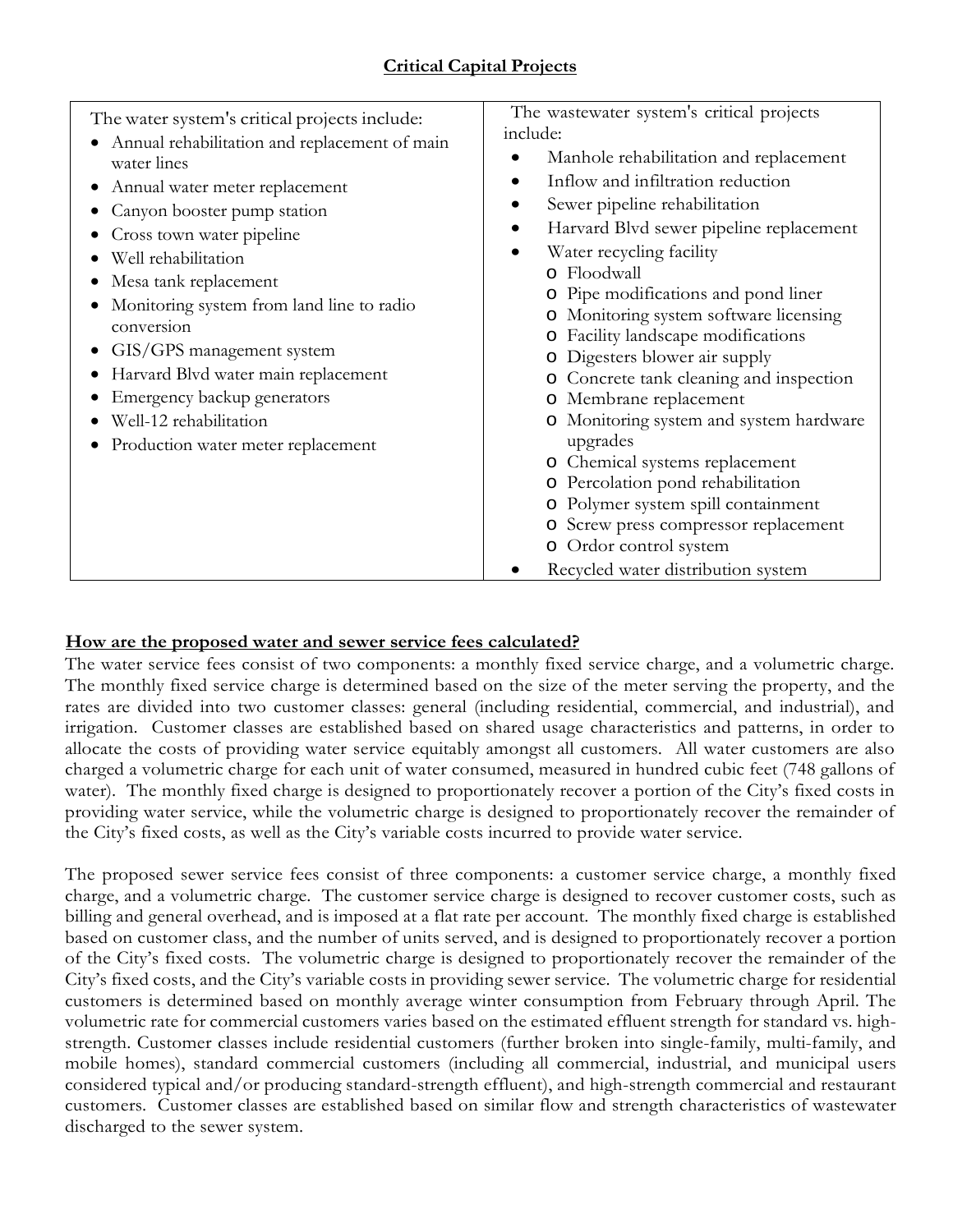The proposed schedules of water and sewer fees are shown in the tables in the attached "EXHIBIT A". If the fee increases are approved, they will be effective for water or sewer use commencing January 1, 2020, and will be increased each July 1 thereafter commencing July 1, 2020, through and including July 1, 2023. Any future increases thereafter, or increases above the amounts set forth in EXHIBIT A, will require a new noticed public hearing and majority protest proceeding.

# **You Can Be Heard**

Any property owner or customer of record (i.e. a tenant that is directly liable to the City for payment of the water and/or sewer fees) may file with the City Clerk a written protest against the proposed water and/or sewer rate increase. The protest must identify the property by address or APN, the name of the property owner or customer of record, a statement as to whether the protest is filed with respect to the water rate increase or sewer rate increase (or both), and be signed by the owner of the property or the customer of record, or an authorized representative. Any person is also invited to provide oral testimony at the Public Hearing; however, only written protests will be counted for the purpose of determining whether a majority protest exists.

A protest form is provided below for your use. The written protests may be mailed to the Santa Paula City Clerk, P.O. Box 569, Santa Paula, CA 93061 or hand delivered to the City Clerk's office, 970 E. Ventura Street, Santa Paula. To be counted, the City Clerk must receive a mailed written protest no later than 4:30 pm November 6, 2019. Protests may be hand-delivered up until the end of the Public Hearing. Protests by telephone, fax, or email will not be accepted. A majority protest exists if, at the end of the Public Hearing, there are valid written protests submitted by owners of a majority of the properties subject to the proposed fee increase. A majority protest will result in the rate increase not being imposed. Note that no more than one protest per parcel will be counted.

The proposed rate increase(s) are based on the Water and Sewer Rate Study Report, dated September 4, 2019. A copy of the Report is available for public review at the City Website at http://ci.santapaula.ca.us/WaterSewerStudy.htm and the City Clerk's office at 970 Ventura Street, Santa Paula. Your actual bills are rounded and may be slightly different than listed. If your service is metered, your rate increase will be directly affected by your water usage. State law requires that all property owners affected by the rate increase(s) be given the opportunity to protest the proposed rate increase(s). For further information about the proposed rate increase, please contact the Public Works Department at (805) 933-4212.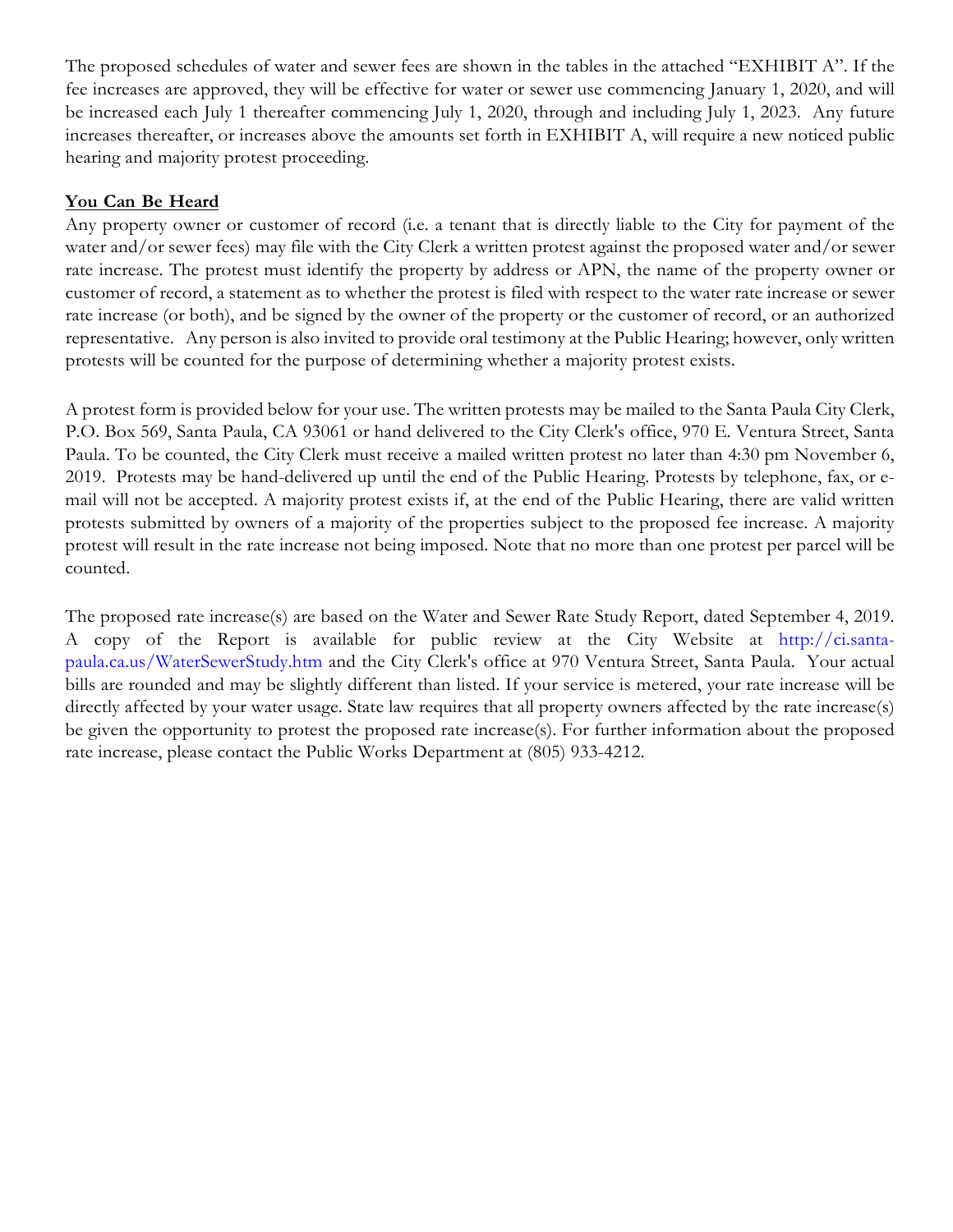# **EXHIBIT A**

(SAMPLE ONLY)

### **Figure 1: Water Rate Details**

| <b>Water Rate Schedule</b><br>Increase in Rate Revenue per Financial Plan: | <b>Current</b><br>'18/19 Rates | <b>New Cost-of-Service Based Rates</b> |            |            |            |            |  |
|----------------------------------------------------------------------------|--------------------------------|----------------------------------------|------------|------------|------------|------------|--|
|                                                                            |                                | FY 2019/20                             | FY 2020/21 | FY 2021/22 | FY 2022/23 | FY 2023/24 |  |
|                                                                            |                                | 15.00%                                 | 13.00%     | 11.00%     | 9.00%      | 9.00%      |  |
| <b>Fixed Service Charge</b> <sup>1</sup>                                   |                                |                                        |            |            |            |            |  |
| <b>Monthly Fixed General Service Charges:</b>                              |                                |                                        |            |            |            |            |  |
| $5/8$ inch                                                                 | \$24.57                        | \$28.38                                | \$32.07    | \$35.60    | \$38.80    | \$42.29    |  |
| $3/4$ inch                                                                 | \$36.89                        | \$39.32                                | \$44.43    | \$49.32    | \$53.76    | \$58.60    |  |
| 1 inch                                                                     | \$62.07                        | \$61.21                                | \$69.17    | \$76.78    | \$83.69    | \$91.22    |  |
| $11/2$ inch                                                                | \$124.12                       | \$115.92                               | \$130.99   | \$145.40   | \$158.49   | \$172.75   |  |
| 2 inch                                                                     | \$196.23                       | \$181.57                               | \$205.17   | \$227.74   | \$248.24   | \$270.58   |  |
| 3 inch                                                                     | \$426.81                       | \$356.65                               | \$403.01   | \$447.34   | \$487.60   | \$531.48   |  |
| 4 inch                                                                     | S615.54                        | \$553.61                               | \$625.58   | \$694.39   | \$756.89   | \$825.01   |  |
| <b>Monthly Fixed Irrigation Service Charges:</b>                           |                                |                                        |            |            |            |            |  |
| $3/4$ inch                                                                 | \$36.89                        | \$101.36                               | \$114.54   | \$127.14   | \$138.58   | \$151.05   |  |
| 1 inch                                                                     | \$62.07                        | \$164.60                               | \$186.00   | \$206.46   | \$225.04   | \$245.29   |  |
| $11/2$ inch                                                                | \$106.58                       | \$322.71                               | \$364.66   | \$404.77   | \$441.20   | \$480.91   |  |
| 2 inch                                                                     | \$106.58                       | 5512.44                                | \$579.06   | \$642.76   | \$700.61   | \$763.66   |  |
| 3 inch                                                                     | \$253.93                       | \$1,018.39                             | \$1,150.78 | \$1,277.37 | \$1,392.33 | \$1,517.64 |  |
| <b>Monthly Fixed Fire Service Charges:</b>                                 |                                |                                        |            |            |            |            |  |
| $5/8$ inch - 4 inch                                                        | \$35.23                        | \$35.64                                | \$40.27    | \$44.70    | \$48.72    | \$53.10    |  |
| 6 inch                                                                     | \$71.53                        | \$73.11                                | \$82.61    | \$91.70    | \$99.95    | \$108.95   |  |
| 8 inch                                                                     | \$114.04                       | \$123.07                               | \$139.07   | \$154.37   | \$168.26   | \$183.40   |  |
| <b>Volumetric Charges for All Water Consumed</b>                           |                                |                                        |            |            |            |            |  |
| Uniform Rate $(5/hcf)^2$                                                   | \$2.43                         | \$2.77                                 | 53.13      | \$3.47     | \$3.78     | \$4.12     |  |

2. One hcf (Hundred Cubic Feet) = 748 gallons.

# **Figure 2: Sewer Rate Details**

| <b>Sewer Rate Schedule</b><br>Projected Increase in Rate Revenue <sup>1</sup> : | Current<br><b>Rates</b> | <b>Proposed Monthly Sewer Rates</b> |                                          |                                          |                               |                               |                                                      |  |        |              |        |        |        |
|---------------------------------------------------------------------------------|-------------------------|-------------------------------------|------------------------------------------|------------------------------------------|-------------------------------|-------------------------------|------------------------------------------------------|--|--------|--------------|--------|--------|--------|
|                                                                                 |                         | Year 1<br>FY 2019/20<br>3.00%       | Year <sub>2</sub><br>FY 2020/21<br>3.00% | Year <sub>3</sub><br>FY 2021/22<br>3.00% | Year 4<br>FY 2022/23<br>3.00% | Year 5<br>FY 2023/24<br>3.00% |                                                      |  |        |              |        |        |        |
|                                                                                 |                         |                                     |                                          |                                          |                               |                               | <b>Monthly Customer Service Charge (Per Account)</b> |  |        |              |        |        |        |
|                                                                                 |                         |                                     |                                          |                                          |                               |                               | Per Account                                          |  | \$5.55 | <b>S5.72</b> | \$5.89 | \$6.07 | \$6.25 |
| <b>Monthly Fixed Service Charges (Per Housing Unit)</b>                         |                         |                                     |                                          |                                          |                               |                               |                                                      |  |        |              |        |        |        |
| Residential                                                                     |                         |                                     |                                          |                                          |                               |                               |                                                      |  |        |              |        |        |        |
| Single Family Residential                                                       | \$77.21                 | \$73.98                             | \$76.20                                  | \$78.49                                  | \$80.84                       | \$83.27                       |                                                      |  |        |              |        |        |        |
| Multi Family Residential                                                        | \$77.21                 | \$73.98                             | \$76.20                                  | \$78.49                                  | \$80.84                       | \$83.27                       |                                                      |  |        |              |        |        |        |
| Mobile Homes                                                                    | \$77.21                 | \$73.98                             | \$76.20                                  | \$78.49                                  | \$80.84                       | \$83.27                       |                                                      |  |        |              |        |        |        |
| Commercial Standard                                                             | \$77.21                 | \$73.98                             | \$76.20                                  | \$78.49                                  | \$80.84                       | \$83.27                       |                                                      |  |        |              |        |        |        |
| Commercial High Strength & Restaurants                                          | \$77.21                 | \$73.98                             | \$76.20                                  | \$78.49                                  | \$80.84                       | \$83.27                       |                                                      |  |        |              |        |        |        |
| Volumetric Rate (\$/hcf) <sup>2</sup>                                           |                         |                                     |                                          |                                          |                               |                               |                                                      |  |        |              |        |        |        |
| Residential <sup>3</sup>                                                        |                         |                                     |                                          |                                          |                               |                               |                                                      |  |        |              |        |        |        |
| Single Family Residential                                                       | \$1.12                  | \$1.65                              | S1.70                                    | \$1.75                                   | \$1.80                        | \$1.85                        |                                                      |  |        |              |        |        |        |
| Multi Family Residential                                                        | 51.12                   | \$1.30                              | \$1.34                                   | \$1.38                                   | \$1.42                        | \$1.46                        |                                                      |  |        |              |        |        |        |
| Mobile Homes                                                                    | 51.12                   | \$1.24                              | <b>S1.28</b>                             | \$1.32                                   | \$1.36                        | \$1.40                        |                                                      |  |        |              |        |        |        |
| Commercial Standard                                                             | \$8.40                  | \$9.42                              | S9.70                                    | \$9.99                                   | \$10.29                       | \$10.60                       |                                                      |  |        |              |        |        |        |
| Commercial High Strength & Restaurants                                          | \$10.79                 | \$15.38                             | \$15.84                                  | \$16.32                                  | \$16.81                       | \$17.31                       |                                                      |  |        |              |        |        |        |

1. This is the increase in annual rate revenue as shown in the Financial Plan, not an across-the-board adjustment to each individual rate. Based on the cost-of-service adjustments, individual rates may be more or less than this amount.

2. One Unit is equal to one HCF (Hundred Cubic Feet) or 748 gallons.

3. Single-Family Residential customers are now charged volumetric rates based on average winter consumption.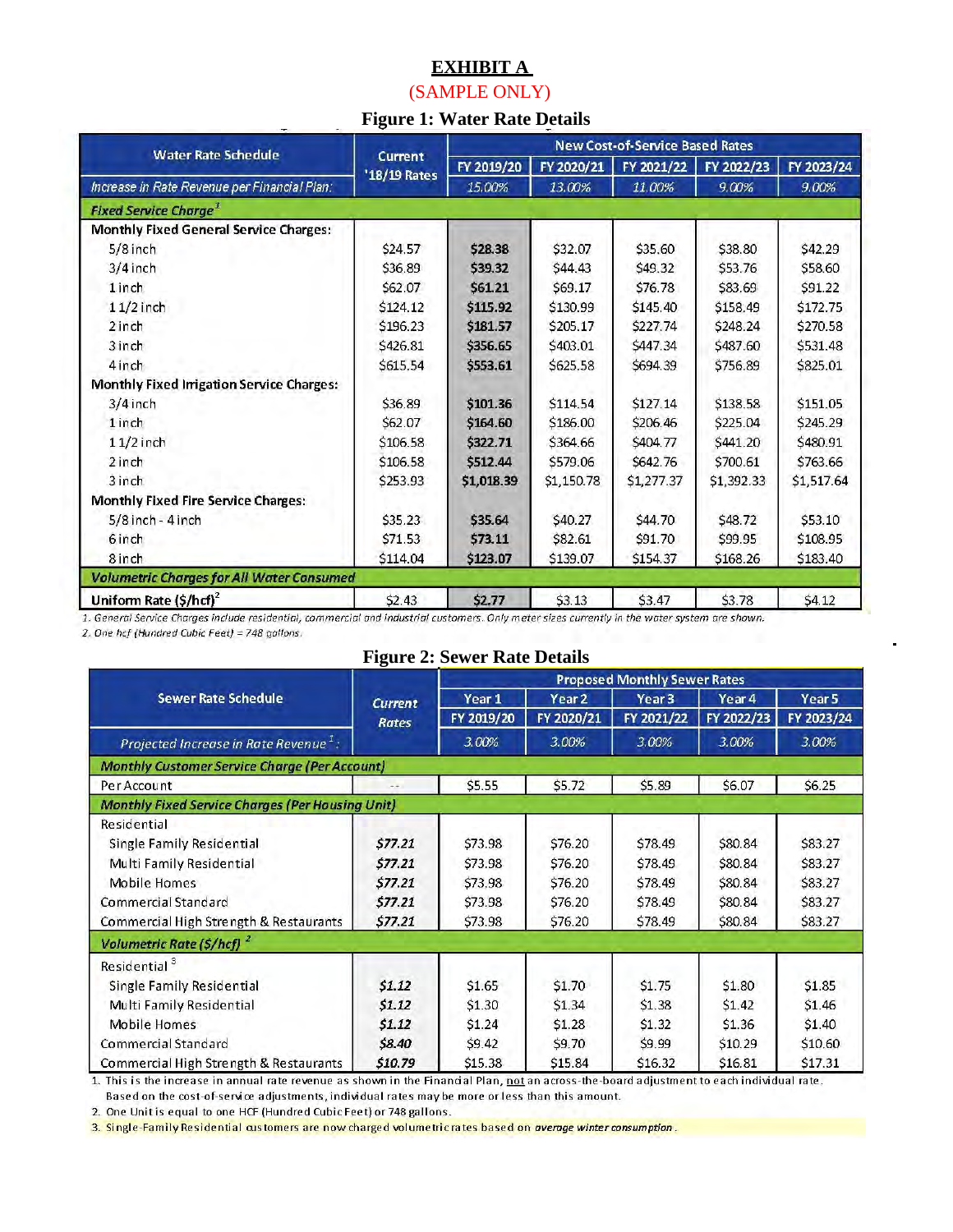#### **Protest Form**

To protest the proposed Water and Sewer Rate Increase, you may complete this Protest Form, detach it, and mail it to the Santa Paula City Clerk, P.O. Box 569, Santa Paula, CA 93061 or hand deliver to the City Clerk's office, 970 E. Ventura Street, Santa Paula. To be counted, the City Clerk must receive a mailed written protest no later than 4:30 pm November 6, 2019. Protests may be hand-delivered up until the end of the Public Hearing. Only one protest is allowed per property.

Parcel APN: North Contract APN:

Parcel Address:

□ I protest the proposed Water rate increase to fund operation, maintenance and replacement costs related to providing Water service to properties within the Santa Paula Utility Services Area.

 $\Box$  I protest the proposed Sewer rate increase to fund operation, maintenance and replacement costs related to providing Sewer service to properties within the Santa Paula Utility Services Area.

I hereby declare under penalty of perjury that I am the owner of the above listed property or the authorized representative of the owner of the above listed property.

Please sign here:

Please print the property owner name here: